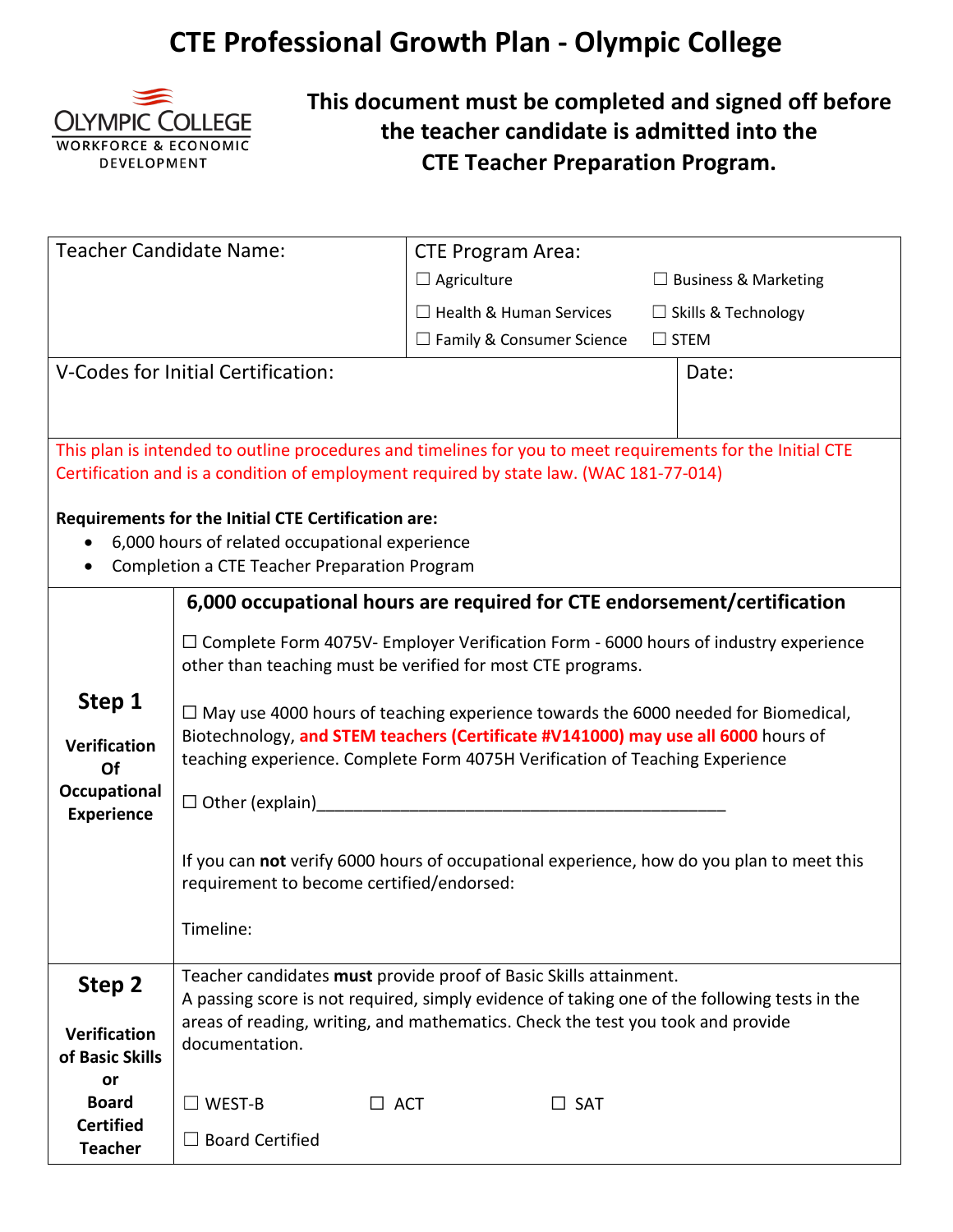|                         | <b>Course</b>                                                                    | <b>Date Planned</b> | <b>Date Completed</b> | <b>Waived</b> |  |  |
|-------------------------|----------------------------------------------------------------------------------|---------------------|-----------------------|---------------|--|--|
|                         | Intro to Career Technical Education-                                             |                     |                       |               |  |  |
|                         | <b>Teacher Preparation Program</b><br>Instructional Strategies -- Introduction   |                     |                       |               |  |  |
|                         | Course Organization & Curriculum<br>Development                                  |                     |                       |               |  |  |
|                         | Student Leadership/Development                                                   |                     |                       |               |  |  |
|                         | CTE - History and Philosophy                                                     |                     |                       |               |  |  |
|                         | Occupational Analysis and Skills Standards                                       |                     |                       |               |  |  |
|                         | School Law                                                                       |                     |                       |               |  |  |
| Step 3                  | Diversity-CTE Classroom                                                          |                     |                       |               |  |  |
| Develop a<br>plan to    | Safety-- CTE Classroom                                                           |                     |                       |               |  |  |
| complete the            | <b>Child Abuse Issues</b>                                                        |                     |                       |               |  |  |
| required<br>courses for | Using Technology-CTE Classroom                                                   |                     |                       |               |  |  |
| certification           | Field Experience                                                                 |                     |                       |               |  |  |
| endorsement.            | <b>Culminating Project--CTE</b>                                                  |                     |                       |               |  |  |
|                         | Work Based Learning-Coordination<br>Techniques                                   |                     |                       |               |  |  |
| Timeline:               |                                                                                  |                     |                       |               |  |  |
| Two years               | Course Waiver Request Submitted. Date:<br>Approved:                              |                     |                       |               |  |  |
|                         | List courses waived here:                                                        |                     |                       |               |  |  |
|                         |                                                                                  |                     |                       |               |  |  |
|                         |                                                                                  |                     |                       |               |  |  |
|                         |                                                                                  |                     |                       |               |  |  |
|                         | $\Box$ Field Experience: Two documents required:                                 |                     |                       |               |  |  |
|                         |                                                                                  |                     |                       |               |  |  |
|                         |                                                                                  |                     |                       |               |  |  |
|                         | Current teacher evaluation sent to Olympic College - Date: _____________________ |                     |                       |               |  |  |